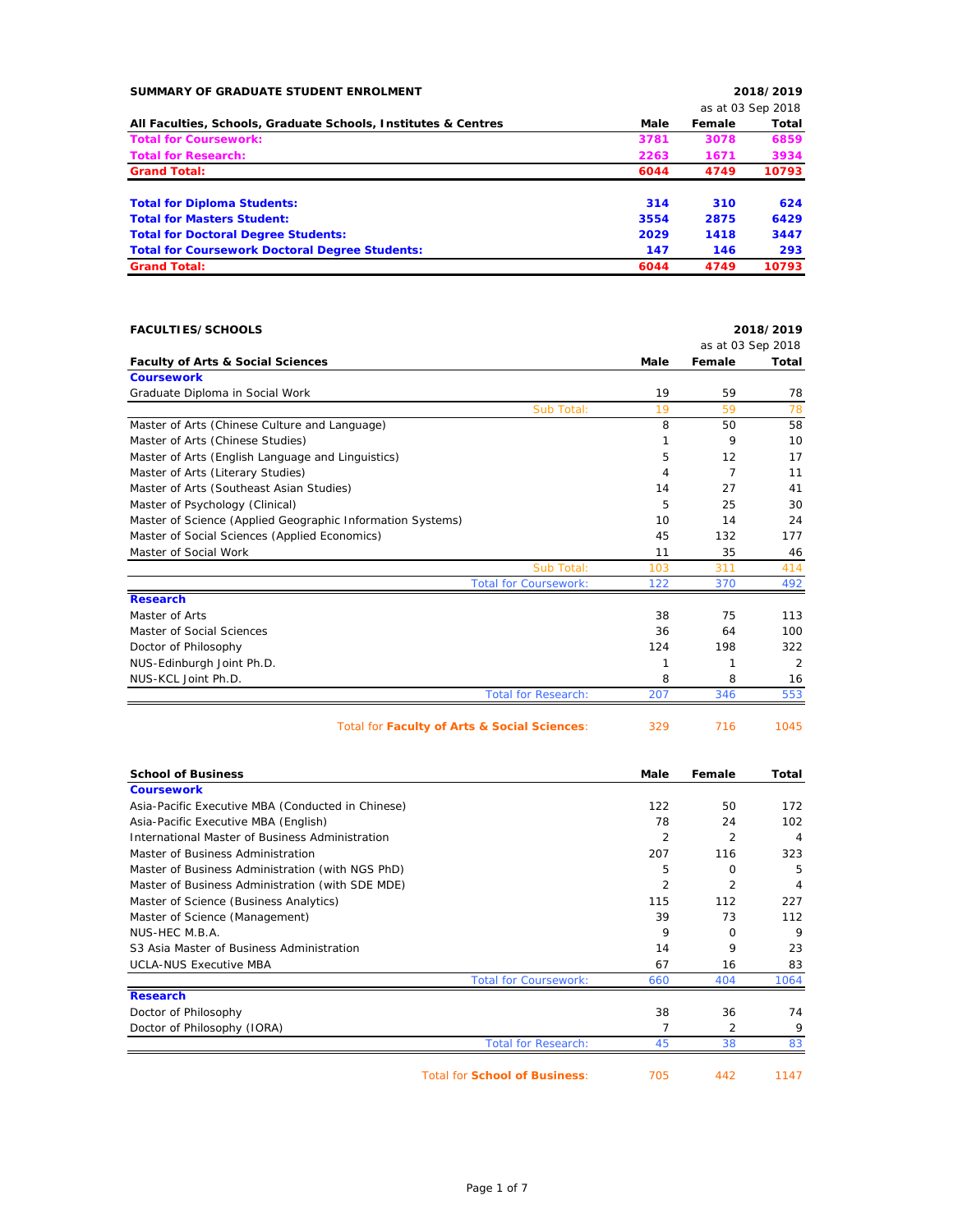| <b>School of Computing</b>                                                                    | Male           | Female         | Total                |
|-----------------------------------------------------------------------------------------------|----------------|----------------|----------------------|
| <b>Coursework</b>                                                                             |                |                |                      |
| Master of Computing<br><b>Total for Coursework:</b>                                           | 282<br>282     | 128<br>128     | 410<br>410           |
| <b>Research</b>                                                                               |                |                |                      |
| Master of Science                                                                             | 4              | $\mathbf{1}$   | 5                    |
| Doctor of Philosophy                                                                          | 201            | 77             | 278                  |
| <b>Total for Research:</b>                                                                    | 205            | 78             | 283                  |
| <b>Total for School of Computing:</b>                                                         | 487            | 206            | 693                  |
| <b>Faculty of Dentistry</b>                                                                   | Male           | Female         | Total                |
| <b>Coursework</b>                                                                             |                |                |                      |
| Graduate Diploma in Dental Implantology                                                       | 7              | 4              | 11                   |
| Sub Total:                                                                                    | 7              | $\overline{4}$ | 11                   |
| Master of Dental Surgery (Endodontics)                                                        | $\mathbf{1}$   | 8              | 9                    |
| Master of Dental Surgery (Oral & Maxillofacial Surgery)                                       | $\overline{7}$ | 4              | 11                   |
| Master of Dental Surgery (Orthodontics)                                                       | 1              | 10             | 11                   |
| Master of Dental Surgery (Paediatric Dentistry)                                               | 1              | 7              | 8                    |
| Master of Dental Surgery (Periodontology)                                                     | 5              | 3              | 8                    |
| Master of Dental Surgery (Prosthodontics)                                                     | 3<br>18        | 4<br>36        | $\overline{7}$<br>54 |
| Sub Total:<br><b>Total for Coursework:</b>                                                    | 25             | 40             | 65                   |
| <b>Research</b>                                                                               |                |                |                      |
| Master of Science                                                                             | $\overline{2}$ | 3              | 5                    |
| Doctor of Philosophy                                                                          | 4              | 12             | 16                   |
| <b>Total for Research:</b>                                                                    | 6              | 15             | 21                   |
| <b>Total for Faculty of Dentistry:</b>                                                        | 31             | 55             | 86                   |
| <b>School of Design &amp; Environment</b>                                                     | <b>Male</b>    | Female         | <b>Total</b>         |
| <b>Coursework</b>                                                                             |                |                |                      |
| Master of Architecture                                                                        | 84             | 85             | 169                  |
| Master of Arts (Urban Design)                                                                 | 11<br>9        | 10             | 21<br>33             |
| Master of Landscape Architecture<br>Master of Science (Building Performance & Sustainability) | 18             | 24<br>14       | 32                   |
| Master of Science (Environmental Management)                                                  | 33             | 39             | 72                   |
| Master of Science (Integrated Sustainable Design)                                             | 5              | 16             | 21                   |
| Master of Science (Project Management)                                                        | 50             | 38             | 88                   |
| Master of Science (Real Estate)                                                               | 48             | 18             | 66                   |
| Master of Urban Planning                                                                      | 20             | 27             | 47                   |
| <b>Total for Coursework:</b>                                                                  | 278            | 271            | 549                  |
| <b>Research</b>                                                                               |                |                |                      |
| Master of Arts (Architecture)                                                                 | $\mathbf 0$    | 2              | 2                    |
| Master of Science (Building)                                                                  | $\overline{2}$ | $\circ$        | $\overline{2}$       |
| Master of Science (Real Estate and Urban Economics)                                           | $\mathbf 0$    | 1              | 1                    |
| Doctor of Philosophy                                                                          | 46             | 49             | 95                   |
| <b>Total for Research:</b>                                                                    | 48             | 52             | 100                  |

Total for **School of Design & Environment**: 326 323 649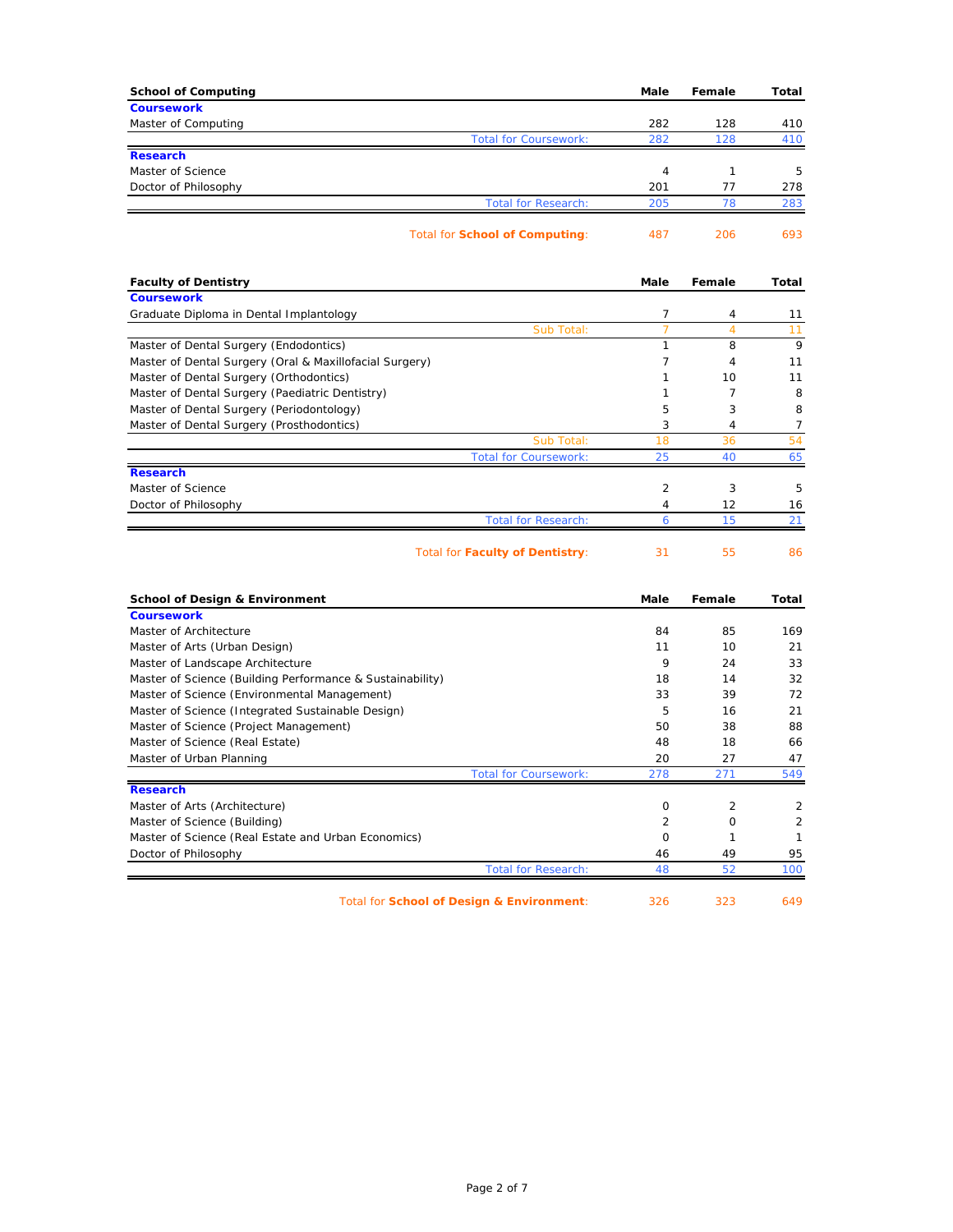| <b>Faculty of Engineering</b>                                 | Male | Female   | Total |
|---------------------------------------------------------------|------|----------|-------|
| <b>Coursework</b>                                             |      |          |       |
| M.Sc (Hydraulic Engrg & Water Resources Mgmt)                 | 10   | 10       | 20    |
| Master of Science (Chemical Engineering)                      | 24   | 18       | 42    |
| Master of Science (Civil Engineering)                         | 158  | 90       | 248   |
| Master of Science (Electrical Engineering)                    | 183  | 76       | 259   |
| Master of Science (Environmental Engineering)                 | 22   | 28       | 50    |
| Master of Science (Geotechnical Engineering)                  | 49   | 22       | 71    |
| Master of Science (Industrial and Systems Engineering)        | 116  | 77       | 193   |
| Master of Science (Intellectual Property Management)          | 2    | 7        | 9     |
| Master of Science (Management of Technology)                  | 81   | 36       | 117   |
| Master of Science (Materials Science and Engineering)         | 16   | 18       | 34    |
| Master of Science (Mechanical Engineering)                    | 106  | 19       | 125   |
| Master of Science (Offshore Technology)                       | 26   | 4        | 30    |
| Master of Science (Safety, Health & Environmental Technology) | 46   | 36       | 82    |
| Master of Science (Supply Chain Management)                   | 90   | 72       | 162   |
| Master of Science (Systems Design and Management)             | 18   | 9        | 27    |
| Master of Science (Transportation Systems and Management)     | 9    | 9        | 18    |
| <b>Total for Coursework:</b>                                  | 956  | 531      | 1487  |
| <b>Research</b>                                               |      |          |       |
| Master of Engineering                                         | 93   | 45       | 138   |
| Doctor of Engineering                                         | 1    | 1        | 2     |
| Doctor of Philosophy                                          | 673  | 267      | 940   |
| NUS-ICL Joint Ph.D. (FoE)                                     | 1    | 1        | 2     |
| NUS-IITB Joint Ph.D.                                          | 1    | 0        | 1     |
| NUS-IITM Joint Ph.D.                                          | 4    | $\Omega$ | 4     |
| NUS-SUTD Joint Ph.D.                                          | 4    | 4        | 8     |
| <b>Total for Research:</b>                                    | 777  | 318      | 1095  |
| <b>Total for Faculty of Engineering:</b>                      | 1733 | 849      | 2582  |
|                                                               |      |          |       |

| <b>Faculty of Law</b>                                           | Male     | Female         | Total |
|-----------------------------------------------------------------|----------|----------------|-------|
| <b>Coursework</b>                                               |          |                |       |
| Graduate Diploma in Maritime & Arbitration                      | 13       | 4              | 17    |
| Sub Total:                                                      | 13       | $\overline{4}$ | 17    |
| Master of Laws                                                  | 4        | 18             | 22    |
| Master of Laws (Asian Legal Studies)                            | $\Omega$ |                |       |
| Master of Laws (Corporate & Financial Services Law)             | 5        | 7              | 12    |
| Master of Laws (International Arbitration & Dispute Resolution) | 10       | 13             | 23    |
| Master of Laws (Intellectual Property & Technology Law)         |          | 11             | 12    |
| Master of Laws (International & Comparative Law)                |          | 4              | 5     |
| Master of Laws (International Business Law)                     | 6        | 19             | 25    |
| Master of Laws (Maritime Law)                                   |          | 8              | 15    |
| Sub Total:                                                      | 34       | 81             | 115   |
| <b>Total for Coursework:</b>                                    | 47       | 85             | 132   |
| <b>Research</b>                                                 |          |                |       |
| Doctor of Philosophy                                            | 9        | 11             | 20    |
| <b>Total for Research:</b>                                      | 9        | 11             | 20    |
| Total for <b>Faculty of Law:</b>                                | 56       | 96             | 152   |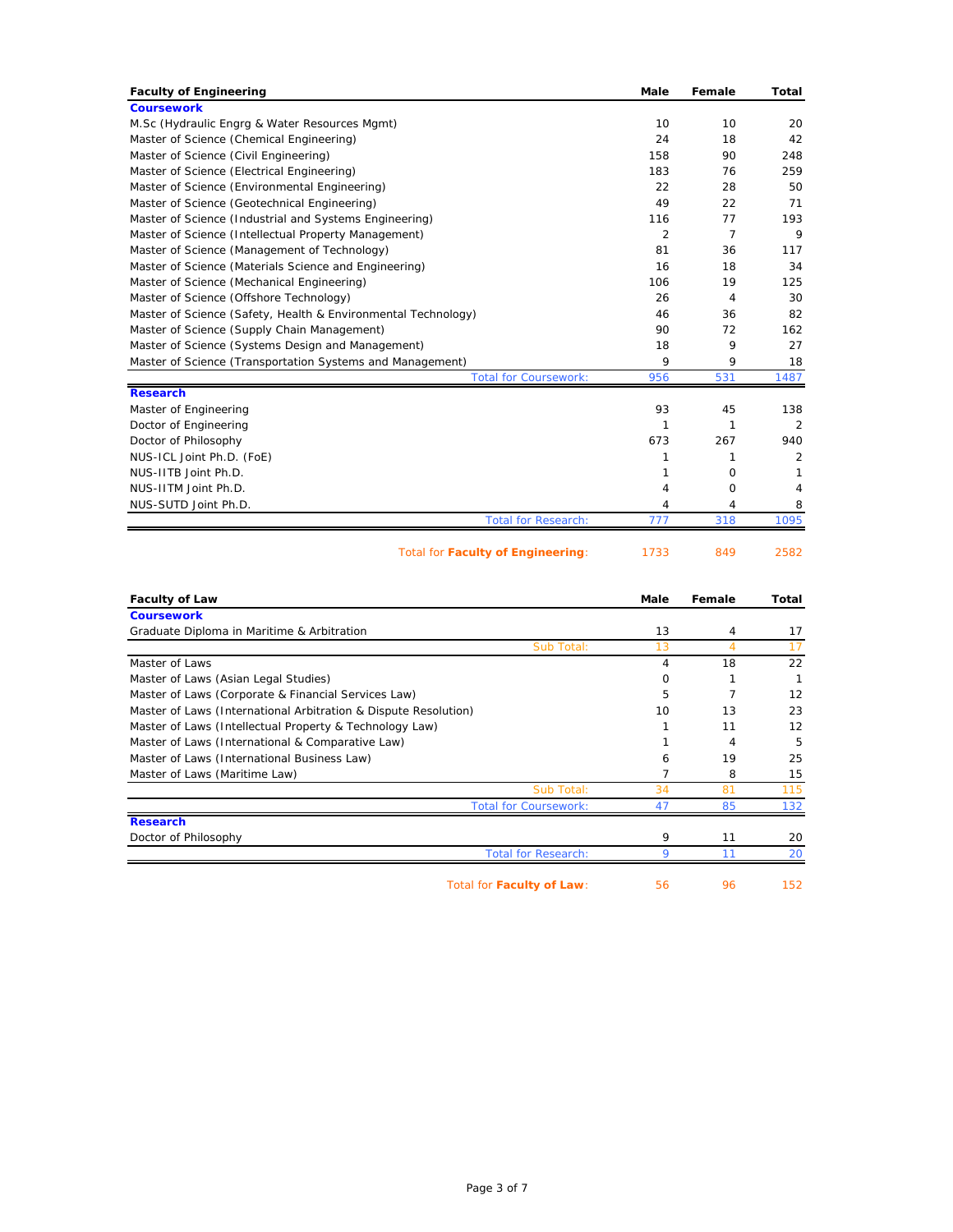| Lee Kuan Yew School of Public Policy                               | Male         | Female         | Total          |
|--------------------------------------------------------------------|--------------|----------------|----------------|
| <b>Coursework</b>                                                  |              |                |                |
| Graduate Diploma in Public Policy                                  | 1            | 0              | 1              |
| Sub Total:                                                         | $\mathbf{1}$ | $\overline{0}$ | $\overline{1}$ |
| Master in International Affairs<br>Master in Public Administration | 16<br>38     | 27<br>15       | 43<br>53       |
| Master in Public Administration and Management                     | 28           | 28             | 56             |
| Master in Public Management                                        | 12           | 8              | 20             |
| <b>Master in Public Policy</b>                                     | 54           | 80             | 134            |
| <b>Total for Coursework:</b>                                       | 148          | 158            | 306            |
| <b>Research</b>                                                    |              |                |                |
| Doctor of Philosophy                                               | 13           | 23             | 36             |
| <b>Total for Research:</b>                                         | 13           | 23             | 36             |
| Total for Lee Kuan Yew School of Public Policy:                    | 161          | 181            | 343            |
| Saw Swee Hock School of Public Health                              | Male         | Female         | Total          |
| <b>Coursework</b>                                                  |              |                |                |
| Graduate Diploma in Applied Epidemiology                           | 0            | 6              | 6              |
| Sub Total:                                                         | $\circ$      | 6              | 6              |
| Master of Public Health<br>Sub Total:                              | 47<br>47     | 71<br>71       | 118<br>118     |
| <b>Total for Coursework:</b>                                       | 47           | 77             | 124            |
| <b>Research</b>                                                    |              |                |                |
| Master of Science                                                  | $\mathbf{1}$ | 3              | 4              |
| Doctor of Philosophy                                               | 17           | 38             | 55             |
| <b>Total for Research:</b>                                         | 18           | 41             | 59             |
| <b>Faculty of Science</b>                                          | Male         | Female         | Total          |
| <b>Coursework</b>                                                  |              |                |                |
| Joint Master of Science in Industrial Chemistry                    | 17           | 8              | 25             |
| Master of Science (Applied Physics)                                | 12           | 14             | 26             |
| Master of Science (Chemistry)                                      | 21           | 13             | 34             |
| Master of Science (Chemistry for Energy and Environment)           | 8            | 12             | 20             |
| Master of Science in (Food Science and Human Nutrition)            | 4            | 12             | 16             |
| Master of Science (Mathematics)                                    | 26           | 16             | 42             |
| Master of Science (Pharmaceutical Sciences and Technology)         | 9            | 18             | 27             |
| Master of Science (Physics)                                        | 7            | $\mathbf{1}$   | 8              |
| Master of Science (Quantitative Finance)                           | 46           | 60             | 106            |
| Master of Science (Statistics)                                     | 73           | 92             | 165            |
| NUS-ANU Master of Science (Science Communication)                  | 12           | 17             | 29             |
| Doctor of Pharmacy                                                 | 7            | 12             | 19             |
| <b>Total for Coursework:</b><br><b>Research</b>                    | 242          | 275            | 517            |
| Master of Science                                                  | 40           | 30             | 70             |
| Master of Science (Pharmacy)                                       | 2            | 2              | 4              |
| Doctor of Philosophy                                               | 402          | 293            | 695            |
| NUS-ICL Joint Ph.D. (FoS)                                          | 2            | 1              | 3              |
| NUS-IITB Joint Ph.D.                                               | $\mathbf{1}$ | 0              | 1              |
| NUS-IITK Joint Ph.D.                                               | 1            | $\mathbf 0$    | $\mathbf{1}$   |
| NUS-IITM Joint Ph.D.                                               | 2            | 0              | 2              |
| Ph.D. in Mechanobiology (FoS)                                      | 4            | 13             | 17             |
| <b>Total for Research:</b>                                         | 454          | 339            | 793            |
| <b>Total for Faculty of Science:</b>                               | 696          | 614            | 1310           |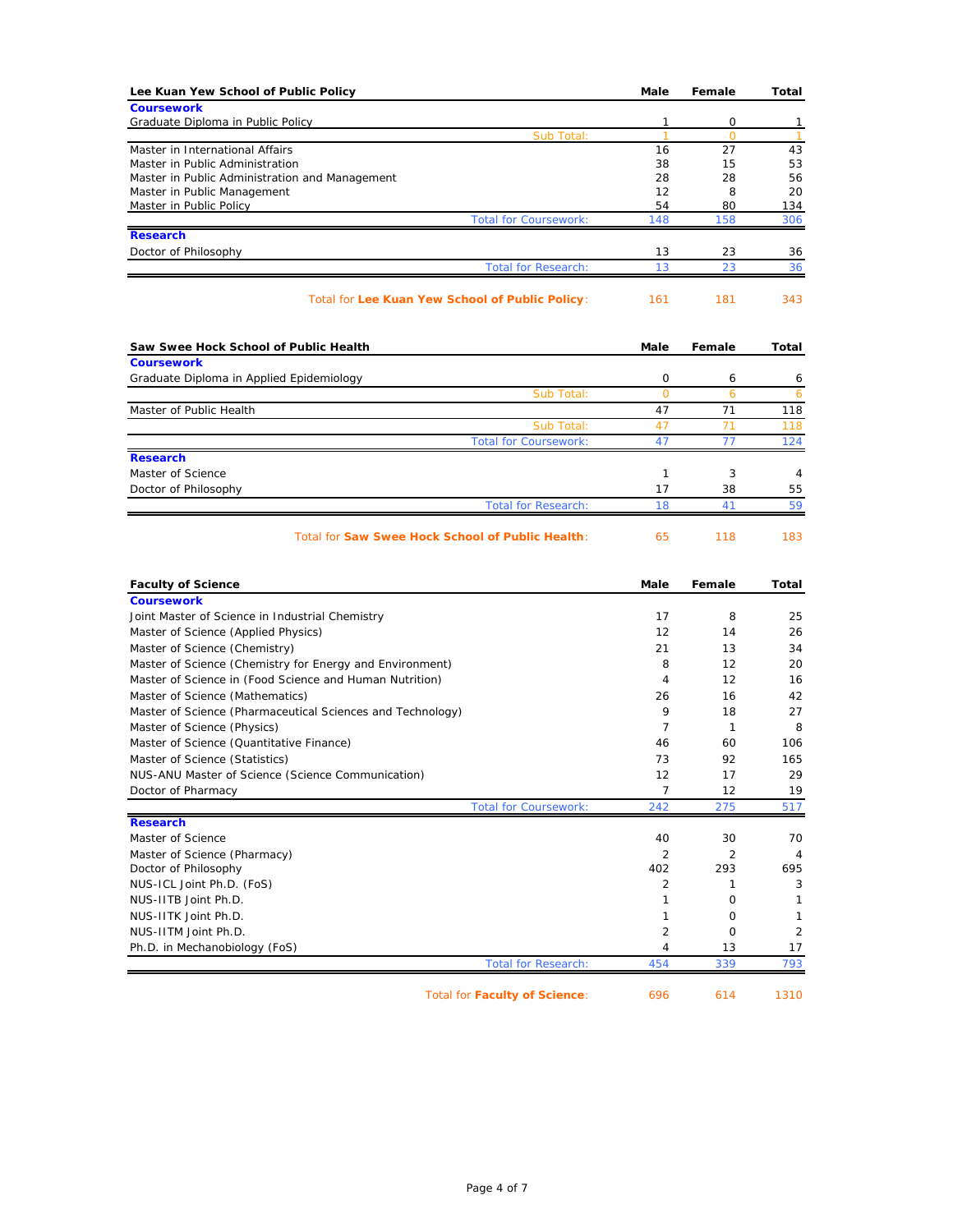| Yong Loo Lin School of Medicine                   | <b>Male</b>    | Female      | Total       |
|---------------------------------------------------|----------------|-------------|-------------|
| <b>Coursework</b>                                 |                |             |             |
| Graduate Diploma in Family Medicine               | 29             | 19          | 48          |
| Graduate Diploma in Family Practice Dermatology   | 15             | 16          | 31          |
| Graduate Diploma in Geriatric Medicine            | 20             | 18          | 38          |
| Graduate Diploma in Mental Health                 | 19             | 21          | 40          |
| Graduate Diploma in Occupational Medicine         | 16             | 3           | 19          |
| Graduate Diploma in Palliative Medicine           | 14             | 15          | 29          |
| Graduate Diploma in Tissue Banking                | $\Omega$       | $\mathbf 0$ | $\mathbf 0$ |
| Sub Total:                                        | 113            | 92          | 205         |
| Master of Clinical Investigation                  | 21             | 11          | 32          |
| Master of Medicine (Diagnostic Radiology)         | 18             | 9           | 27          |
| Master of Medicine (Emergency Medicine)           | 3              | 1           | 4           |
| Master of Medicine (Internal Medicine)            | 3              | $\Omega$    | 3           |
| Master of Medicine (Orthopaedic Surgery)          | 36             | 5           | 41          |
| Master of Medicine (Surgery)                      | 5              | 1           | 6           |
| Master of Nursing                                 | 3              | 60          | 63          |
| Master of Science (Audiology)                     | 3              | 6           | 9           |
| Master of Science (Speech and Language Pathology) | 1              | 30          | 31          |
| Sub Total:                                        | 93             | 123         | 216         |
| <b>Total for Coursework:</b>                      | 206            | 215         | 421         |
| <b>Research</b>                                   |                |             |             |
| Master of Science                                 | 14             | 21          | 35          |
| Master of Science (Nursing)                       | 1              | 5           | 6           |
| Doctor of Philosophy                              | 150            | 197         | 347         |
| Doctor of Philosophy (Nursing)                    | 2              | 14          | 16          |
| NUS-HUJ Joint Ph.D.                               | $\overline{2}$ | 4           | 6           |
| NUS-ICL Joint Ph.D. (SoM)                         | 2              | 0           | 2           |
| PhD in Cancer Biology                             | 20             | 15          | 35          |
| <b>Total for Research:</b>                        | 191            | 256         | 447         |
| Total for Yong Loo Lin School of Medicine:        | 397            | 471         | 868         |

Page 5 of 7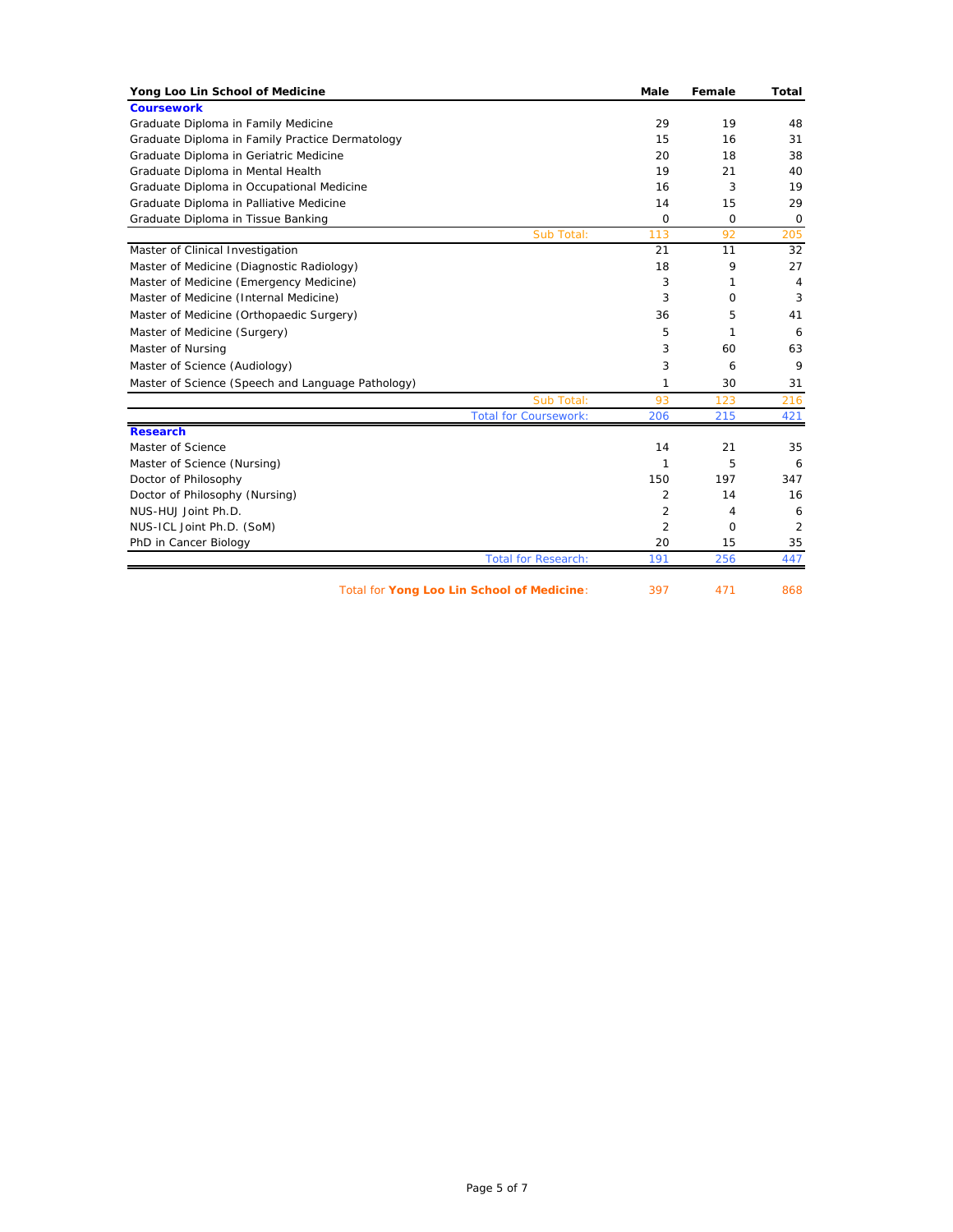|                                     | Female                                                                                   | Total                          |
|-------------------------------------|------------------------------------------------------------------------------------------|--------------------------------|
|                                     |                                                                                          |                                |
| 1                                   | O                                                                                        |                                |
|                                     |                                                                                          | 3                              |
|                                     |                                                                                          |                                |
|                                     | 1                                                                                        | $\overline{4}$                 |
|                                     | Female                                                                                   | Total                          |
|                                     |                                                                                          |                                |
|                                     |                                                                                          |                                |
| 140                                 | 134                                                                                      | 274                            |
| <b>Total for Coursework:</b><br>140 | 134                                                                                      | 274                            |
|                                     |                                                                                          |                                |
| 42                                  | 39                                                                                       | 81                             |
|                                     | <b>Total for Coursework:</b><br>3<br>3<br>Total for Yong Siew Toh Conservatory of Music: | Male<br>$\overline{2}$<br>Male |

Total for **Duke-NUS Graduate Medical School S'pore**: 182 173 355